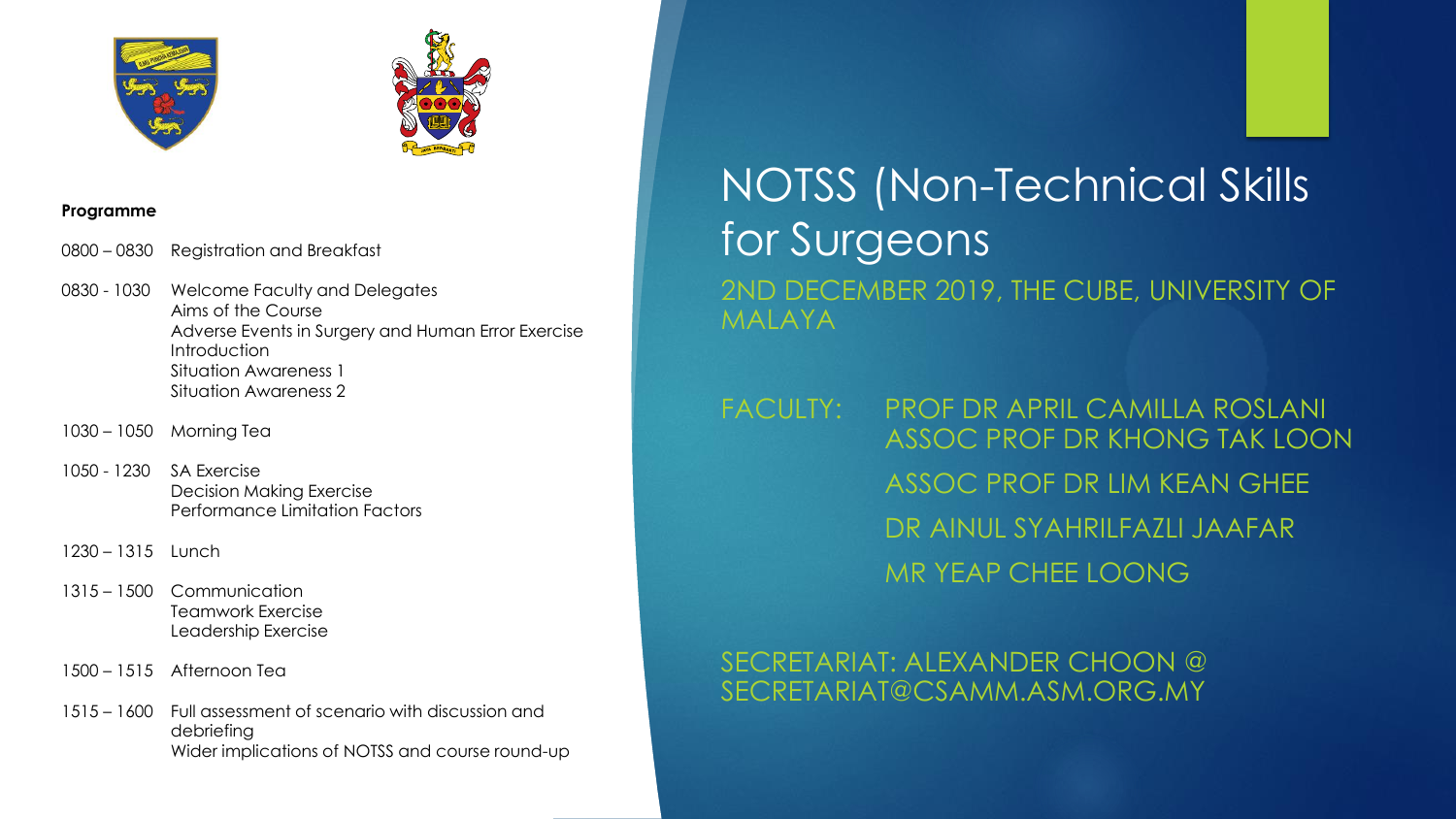







## **NOTSS (Non-Technical Skills for Surgeons) Masterclass**

Venue: The Cube, Level 4, University of Malaya Date: 2<sup>nd</sup> December 2019 Time: 0830 – 1645 hrs

This is a one-day Masterclass for surgeons and trainees with an interest in training, who already have some knowledge of human factors, and how these can influence surgical performance. Short lectures, video scenarios, interactive sessions and audience feedback systems will be used to discuss the non-technical skills which underpin good surgical performance, how these can be observed and rated, in addition to the use of feedback.

Faculty:

Prof Dr April Camilla Roslani, Consultant Colorectal Surgeon, University of Malaya Assoc Prof Dr Lim Kean Ghee, Consultant General Surgeon, International Medical University Assoc Prof Dr Khong Tak Loon, University of Malaya Mr Yeap Chee Loong, Consultant General and Upper GI Surgeon, Gleneagles Kuala Lumpur Dr Ainul Syahrilfazli Jaafar, Consultant Neurosurgeon, National University of Malaysia

> Contact details: Alexander Choon: [secretariat@csamm.asm.org.my](mailto:secretariat@csamm.asm.org.my)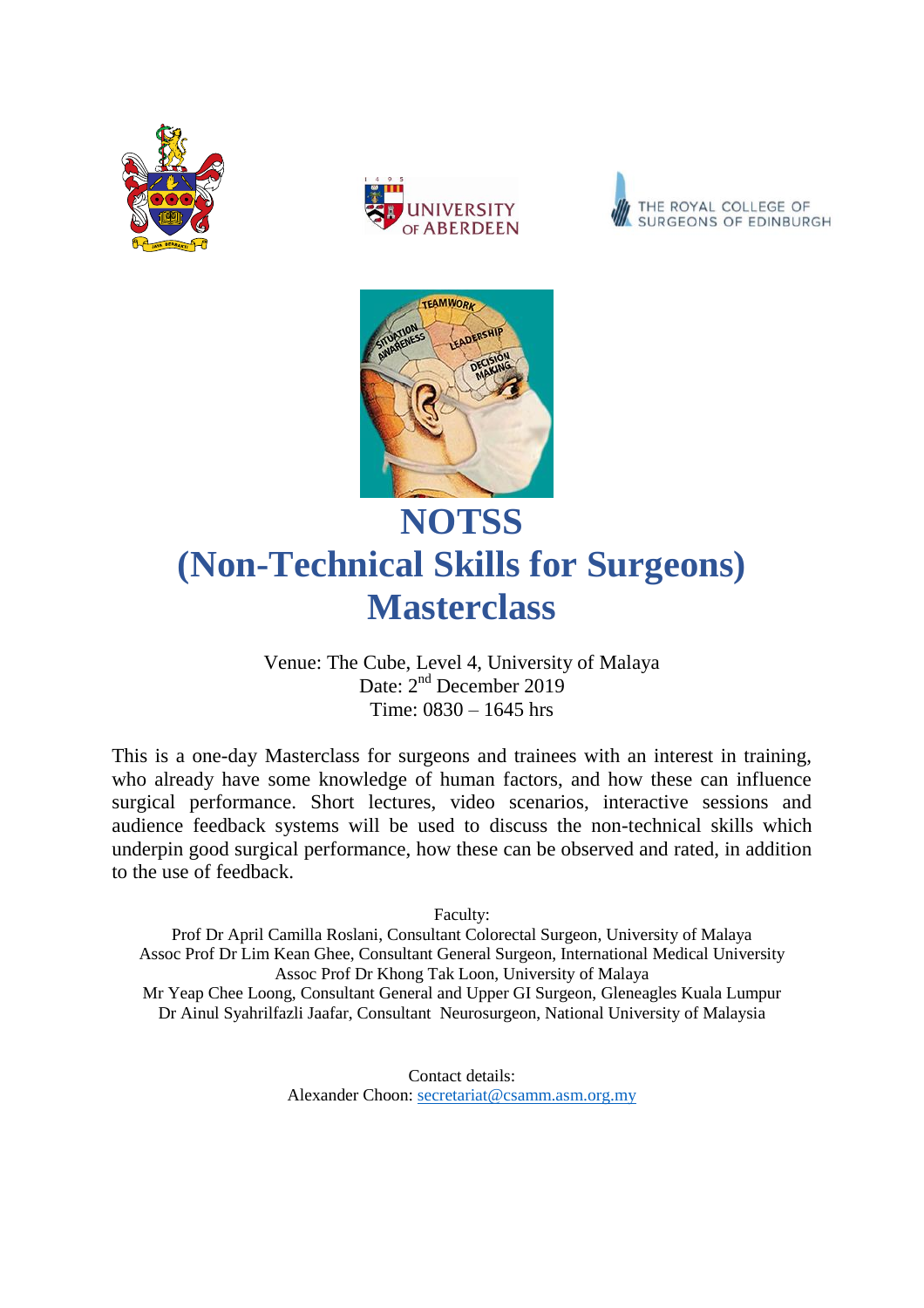#### **Programme**

#### **Programme**

- 0800 0830 Registration and Breakfast
- 0830 1030 Welcome Faculty and Delegates Aims of the Course Adverse Events in Surgery and Human Error Exercise Introduction Situation Awareness 1 Situation Awareness 2
- 1030 1050 Morning Tea
- 1050 1230 SA Exercise Decision Making Exercise Performance Limitation Factors
- 1230 1315 Lunch
- 1315 1500 Communication Teamwork Exercise Leadership Exercise
- 1500 1515 Afternoon Tea
- 1515 1600 Full assessment of scenario with discussion and debriefing Wider implications of NOTSS and course round-up